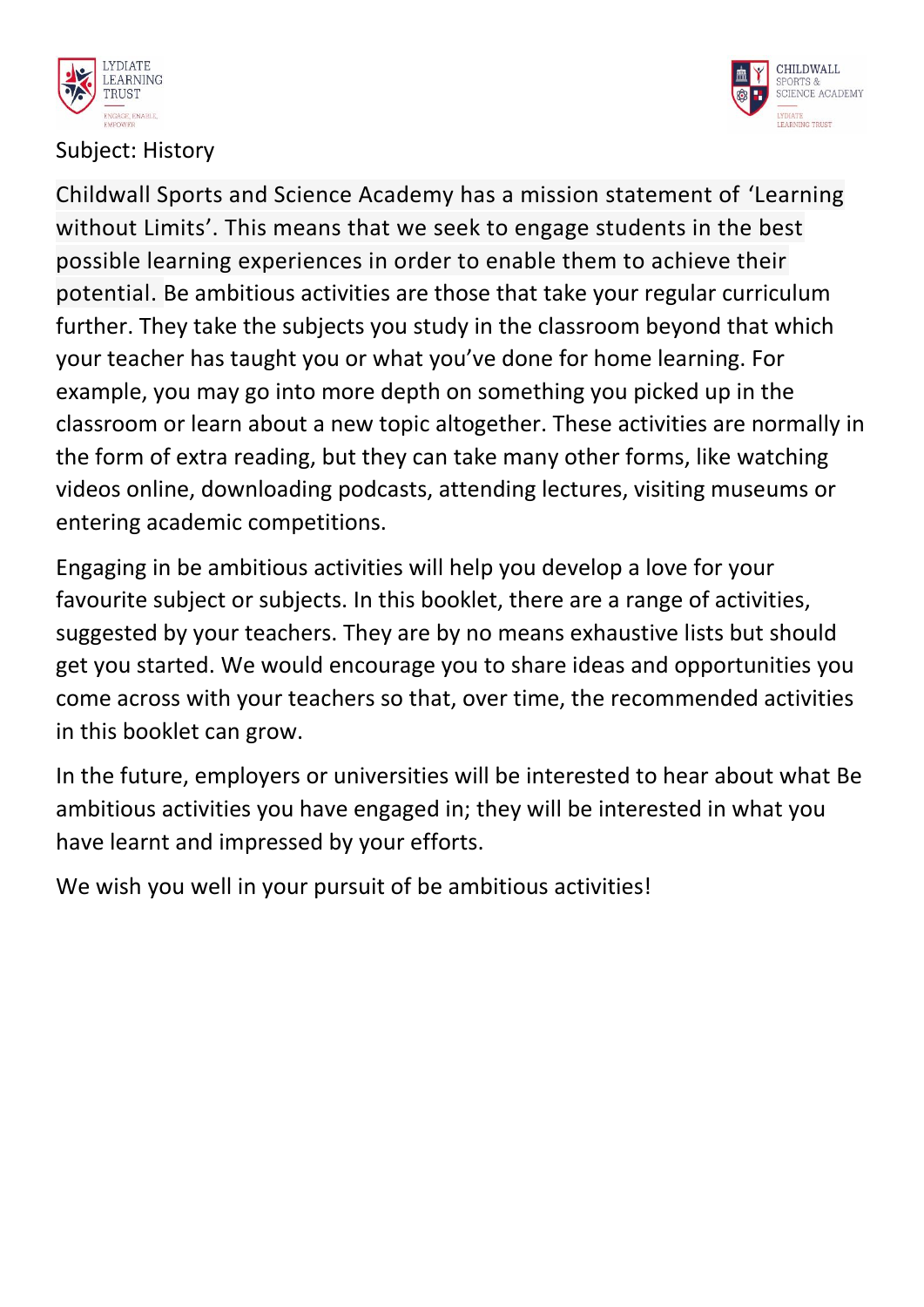



# **Be Ambitious – Key Stage 3**

### **Subject: History**

| Measly Middle Ages, Horrible Histories                                                                                                     | Horrible History: The Terrible<br>Tudors, Terry Deary                                                                     | <b>BBC iWonder: Did the</b><br>Suffragettes win women<br>the vote?<br>http://www.bbc.co.uk/guid<br>es/zt 3wmnb           |
|--------------------------------------------------------------------------------------------------------------------------------------------|---------------------------------------------------------------------------------------------------------------------------|--------------------------------------------------------------------------------------------------------------------------|
| Robin Hood', 1973, Disney                                                                                                                  | 'Elizabeth', 1998 (film)<br>'Elizabeth: The Golden Age', 2007 (film)                                                      | Hitler: The Rise of Evil',<br>2003 (film)<br>https://www.youtube.com/<br>watc<br>h?v=dSjkpaXlXIE                         |
| Worst Jobs in History', Medieval Times<br>https://www.youtube.com/watch?v=9Ja<br>xlCjuzqE                                                  | Trial of Charles I podcast, Melvyn<br>Bragg's In Our Time 4.6.2009<br>https://www.bbc.co.uk/programmes/b<br>00kpzd6       | Listen to episodes from Dan<br>Snow's 'History Hit'<br>podcast: there are<br>hundreds!                                   |
|                                                                                                                                            |                                                                                                                           | http://www.historyhit.com/<br>podc asts/dan-snows-<br>history-hit/                                                       |
| Look at the BBC iWonder page on 'Why<br>should I care about 1066?'<br>https://www.bbc.co.uk/teach/why-<br>should-I-care-about-1066/z7ff2sg | 'Roots', TV mini series 1977 or<br>2016<br>A ground-breaking series in<br>the 1970s.updated last year!                    | Use the BBC iWonder<br>interactive timeline to<br>research the development<br>of the Holocaust                           |
|                                                                                                                                            |                                                                                                                           | http://www.bbc.co.uk/time<br>lines/ z86nfg8                                                                              |
| Domesday Book, Melvyn Bragg's In Our<br>Time 17.04.2014<br>https://www.bbc.co.uk/programmes/b0<br>40llvb                                   | Look at the BBC iWonder site at 'How<br>did slave-owners shape Britain?'<br>https://www.bbc.co.uk/programmes/p<br>00548jd | Search for an ancestor who<br>died in the First World War<br>on the Commonwealth War<br><b>Graves Commission website</b> |
|                                                                                                                                            |                                                                                                                           | http://www.cwgc.org                                                                                                      |









Listening task Watching task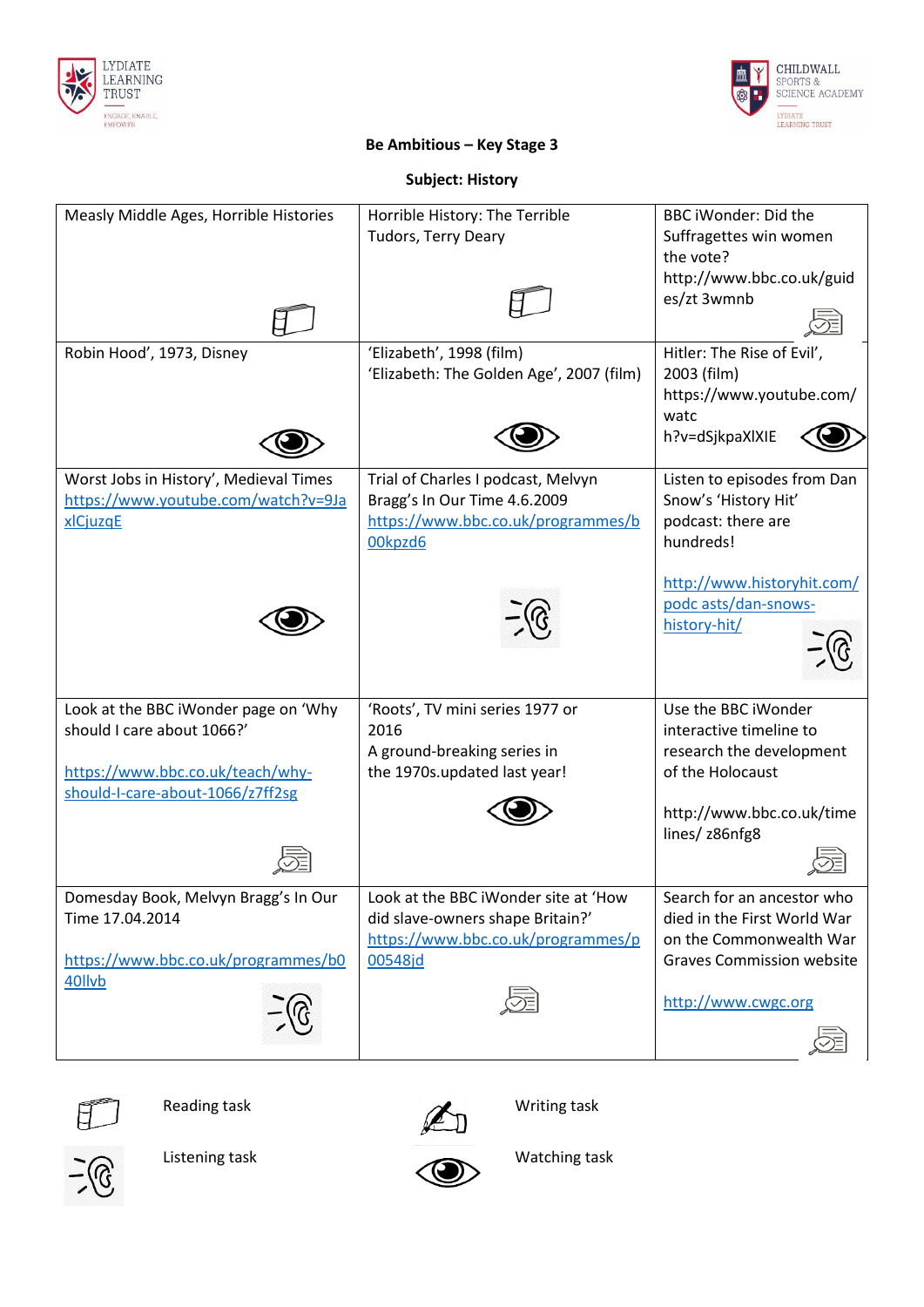





 $-\frac{1}{2}$ 







Creative task  $\bigcap$  Student-led task

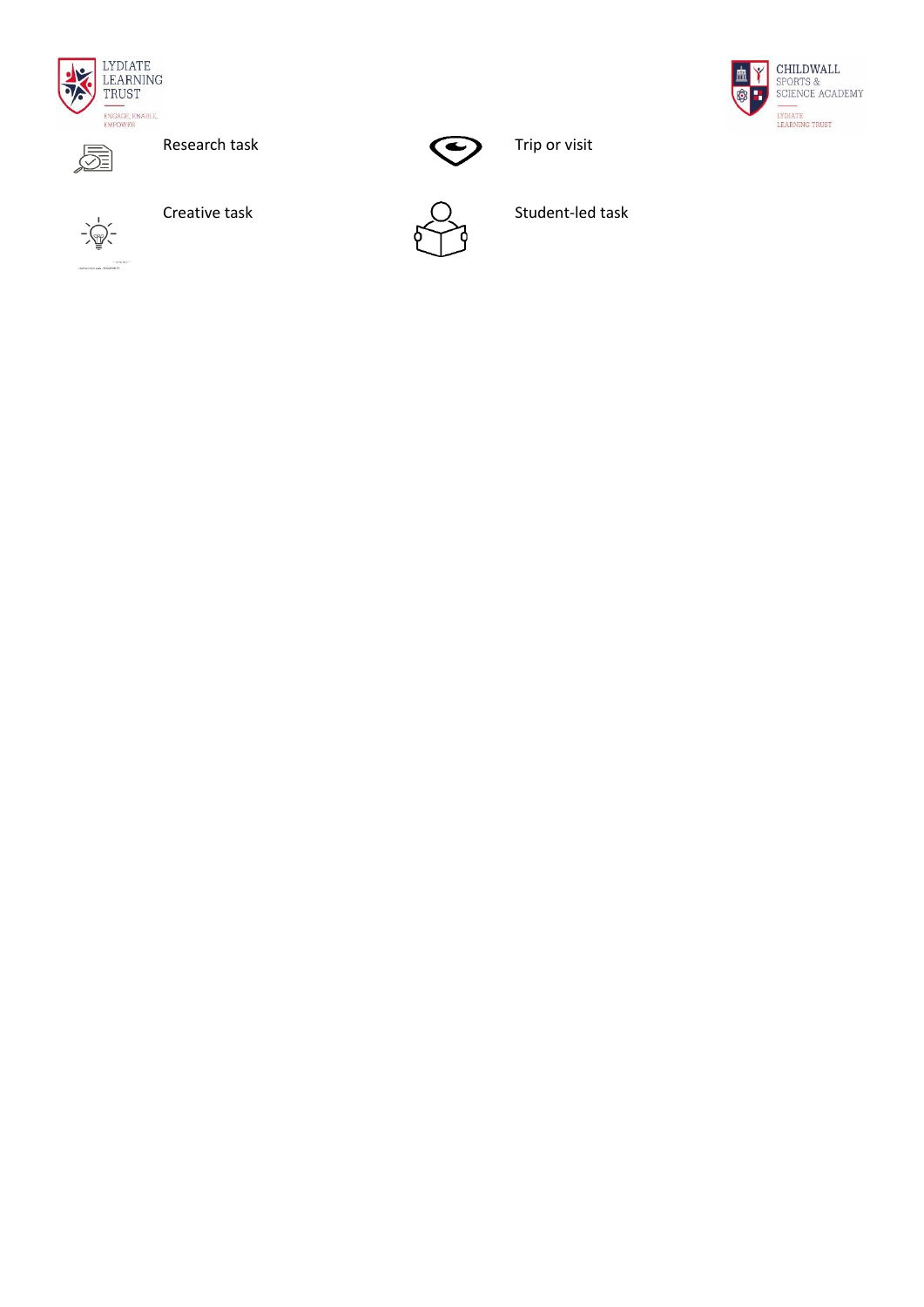



# **Be Ambitious – Key Stage 4**

**Subject: History**

| The Cold War, John Lewis<br>Gaddis                                                                                | 'Cold War', CNN documentary<br>(Available on Youtube)                                | Research more about the Cold<br>War on the National Archives<br>website     |
|-------------------------------------------------------------------------------------------------------------------|--------------------------------------------------------------------------------------|-----------------------------------------------------------------------------|
| Create a tension<br>graph showing the shifts in<br>relations between East and<br>West throughout the Cold<br>War. | Watch 'Elizabeth- A Golden<br>Age' film.                                             | Write a speech as Elizabeth<br>that demonstrates her power<br>and her rule. |
| The Tudors and Stuarts,<br>Usborne History of Britain,<br><b>Fiona Patchett</b>                                   | Watch 'America in<br>Colour'<br>(Available on Youtube and<br>Netflix)                | Listen to 'American<br>History Podcast' Shawn<br>Warswick                   |
| Research the history of the<br><b>Civil Rights and Feminist</b><br>Movement in America (60-70s)                   | Watch 'Britain in<br>Colour' (Empire episode)<br>Available on Netflix and<br>Youtube | Read The Penguin<br>History of the USA, Hugh<br><b>Brogan</b>               |
| Listen to 'Departures' Podcast.                                                                                   | Read 'The Atlas of<br>Human Migration' Russell King                                  | <b>Visit Tudor houses</b><br>such as Speke Hall, Kenilworth<br>Castle.      |





Listening task Watching task







Research task  $\qquad \qquad \qquad \qquad$  Trip or visit



Creative task  $\bigcirc$  Student-led task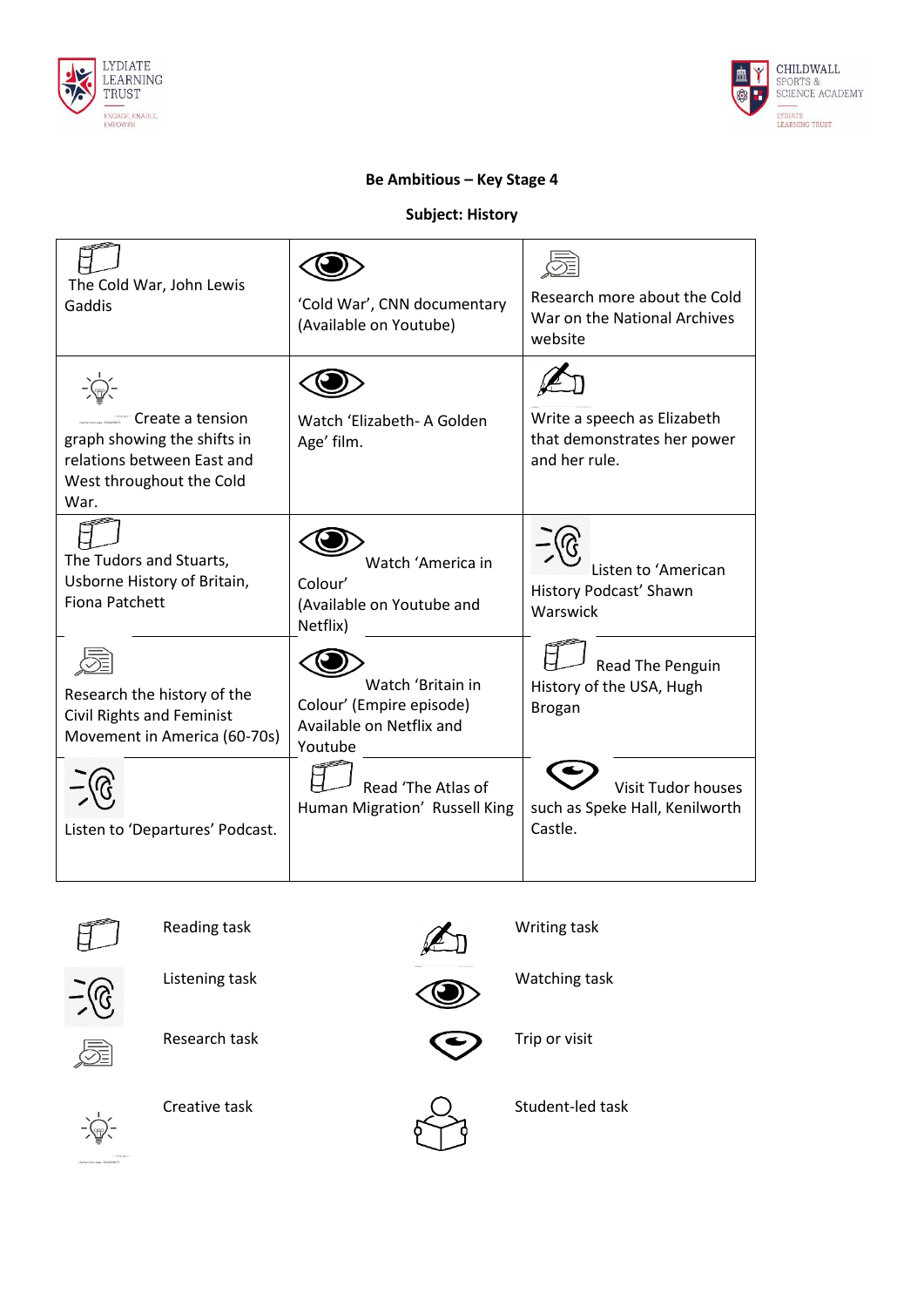



## **Be Ambitious – Key Stage 5**

### **Subject: History**

| J. Laver 'The Modernisation of Russia'<br>1856-1985                                                                                    | Oxford AQA History for A<br>Level: The Making of Modern<br>Britain 1951-2007, Sally Waller                          | The Penguin History of the<br>USA, Hugh Brogan                                                                                 |
|----------------------------------------------------------------------------------------------------------------------------------------|---------------------------------------------------------------------------------------------------------------------|--------------------------------------------------------------------------------------------------------------------------------|
| Create a timeline of events<br>in Russia 1855-1964                                                                                     | Watch the<br>documentary; Andrew Marr's<br>History of Modern Britain<br>1945-2003                                   | The Invasion of America:<br>Indians, Colonialism, and the<br>Cant of Conquest,                                                 |
| Watch the documentaries called<br>'Animated History' on you tube                                                                       | Watch The Crown, all<br>seasons (Available on Netflix)                                                              | Watch American Story: We<br>Shall Remain (Available on<br>Netflix)                                                             |
| D. Murphy and T. Morris 'Russia 1855-<br>1964'                                                                                         | Create detailed<br>profiles of each Prime Minister<br>1951-2007                                                     | Listen to 'Ben<br>Franklin's World' Podcast<br>(specifically those surrounding<br>Natives)                                     |
| Find out more about Russia.<br>Start with the link below and see<br>where it takes you.<br>https://www.pushkinhouse.org/about-<br>$us$ | Kevin Jeffreys, Finest<br>and Darkest Hours: The<br>Decisive Events in British<br>Politics, from Churchill to Blair | Create a timeline<br>demonstrating the changing<br>attitudes to Natives under<br>each President from<br>Washington to Lincoln. |





Listening task Watching task







Research task  $\qquad \qquad \qquad \qquad$  Trip or visit





Creative task  $\bigcirc$  Student-led task